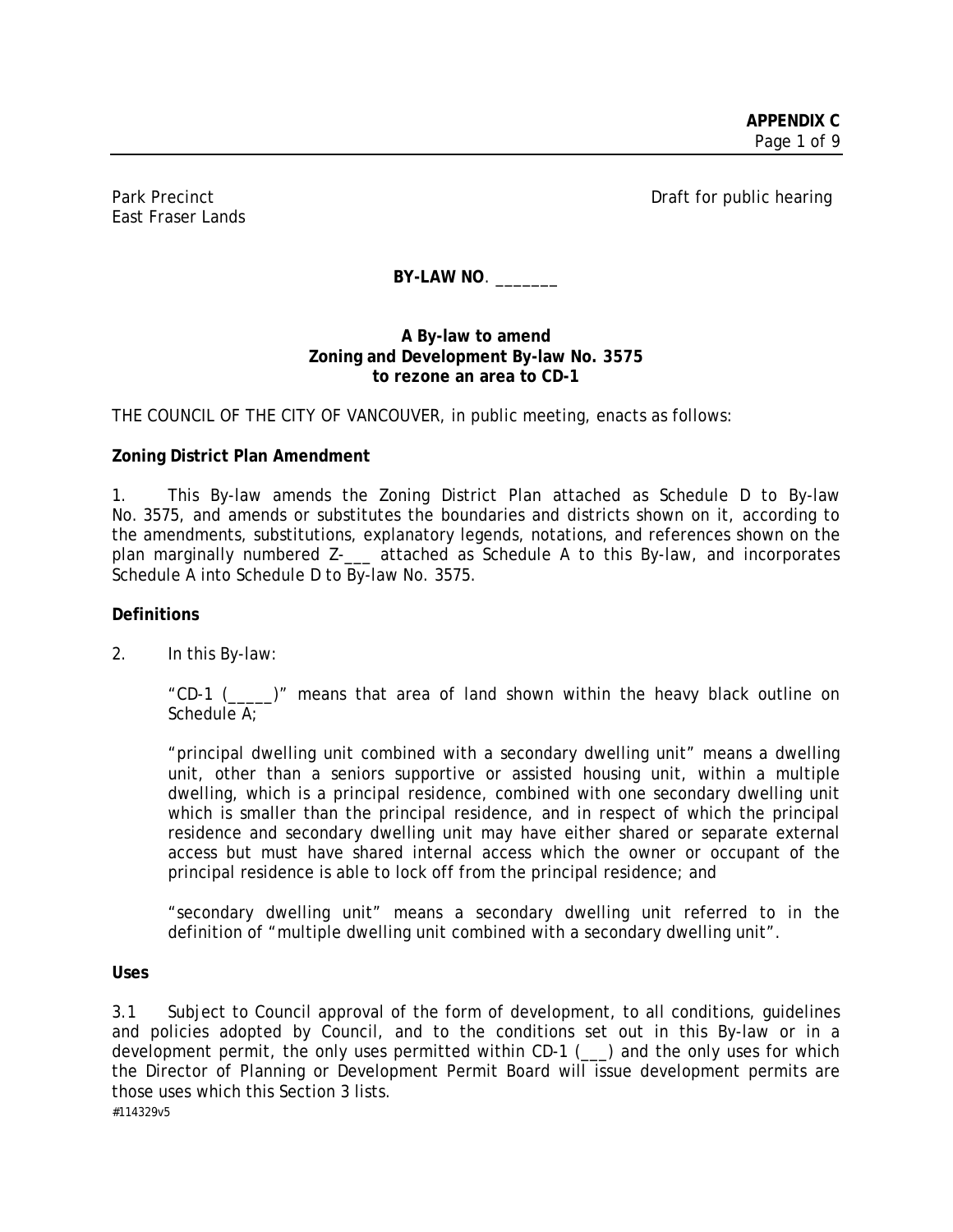- 3.2 Uses permissible in CD-1 () are:
	- (a) Dwelling Uses, limited to:
		- (i) Multiple Dwelling,
		- (ii) Multiple Dwelling Unit combined with a Secondary Dwelling Unit,
		- (iii) Seniors Supportive or Assisted Housing, and
		- (iv) Dwelling Units in conjunction with any use listed in this section  $3.2$ ;
	- (b) Parking Uses, limited to Parking Area;
	- (c) Accessory Uses customarily ancillary to the uses listed in this section 3.2; and
	- (d) Interim Uses not listed in section 3.2, and accessory uses customarily ancillary to them, if:
		- (i) the Director of Planning or Development Permit Board considers that the interim use will be compatible with and not adversely affect adjacent development that either exists or that this By-law allows,
		- (ii) the Director of Planning or Development Permit Board is satisfied that the interim use is easily removable and is of low intensity or low in capital investment,
		- (iii) the Director of Planning or Development Permit Board is satisfied that there is no risk to the public from contaminated soils either on or adjacent to  $CD-1$   $(\_\_\_\_),$
		- (iv) the Director of Planning or Development Permit Board approves the location of the interim use, and
		- (v) any development permit for an interim use has a time limit of three years.

### **Conditions of use**

- 4.1 The design and lay-out of at least 35% of the dwelling units must:
	- (a) be suitable for family housing;
	- (b) include two or more bedrooms; and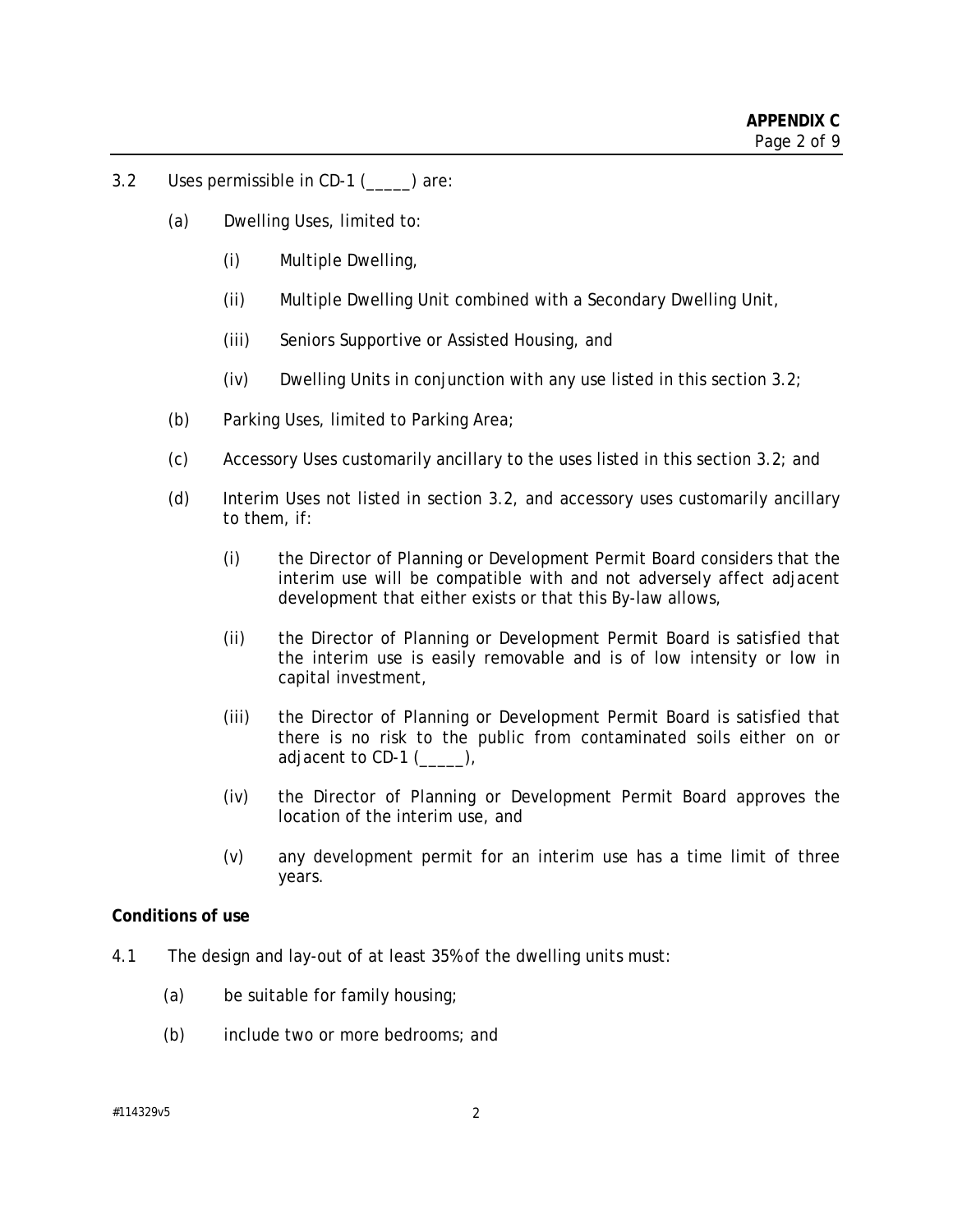(c) comply with Council's "High Density Housing for Families with Children Guidelines".

4.2 At least 88 dwelling units must consist of affordable housing dwelling units designed to be affordable to persons who make up a core need household where such persons pay more than 30% of their combined gross annual income to rent an adequate and suitable rental unit, including utilities, to meet the basic housing needs of the household at an average market rate.

4.3 All 88 dwelling units referred to in section 4.2 must be for family housing as defined in the "High Density Housing for Families with Children Guidelines".

4.4 Any development permit issued for a building that includes a multiple dwelling use, or a group of buildings that comprises a single development, must stipulate the number of secondary dwelling units included in the development.

### **Density**

5.1 The floor area for all uses, combined, must not exceed 62 608 m².

5.2 In a building that includes a multiple dwelling use, or a group of buildings that comprises a single multiple dwelling use development, the number of multiple dwelling units combined with secondary dwelling units must not exceed 25% of the total number of dwelling units.

- 5.3 A secondary dwelling unit must consist of at least 19 m².
- 5.4 Computation of floor area must include:
	- (a) all floors having a minimum ceiling height of 1.2 m, including earthen floor, both above and below ground, measured to the extreme outer limits of the building;
	- (b) stairways, fire escapes, elevator shafts, and other features which the Director of Planning considers similar, measured by their cross-sectional areas and included in the measurements for each floor at which they are located; and
	- (c) in the case of a dwelling use, if the distance from a floor to the floor above or, in the absence of a floor above, to the top of the roof rafters or deck exceeds 4.3 m, an additional amount equal to the area of the floor area below the excess height except for additional amounts that represent undeveloped floor areas beneath roof elements which the Director of Planning considers to be for decorative purposes and to which there is no means of access other than a hatch, residential lobbies, and mechanical penthouses.
- 5.5 Computation of floor area must exclude: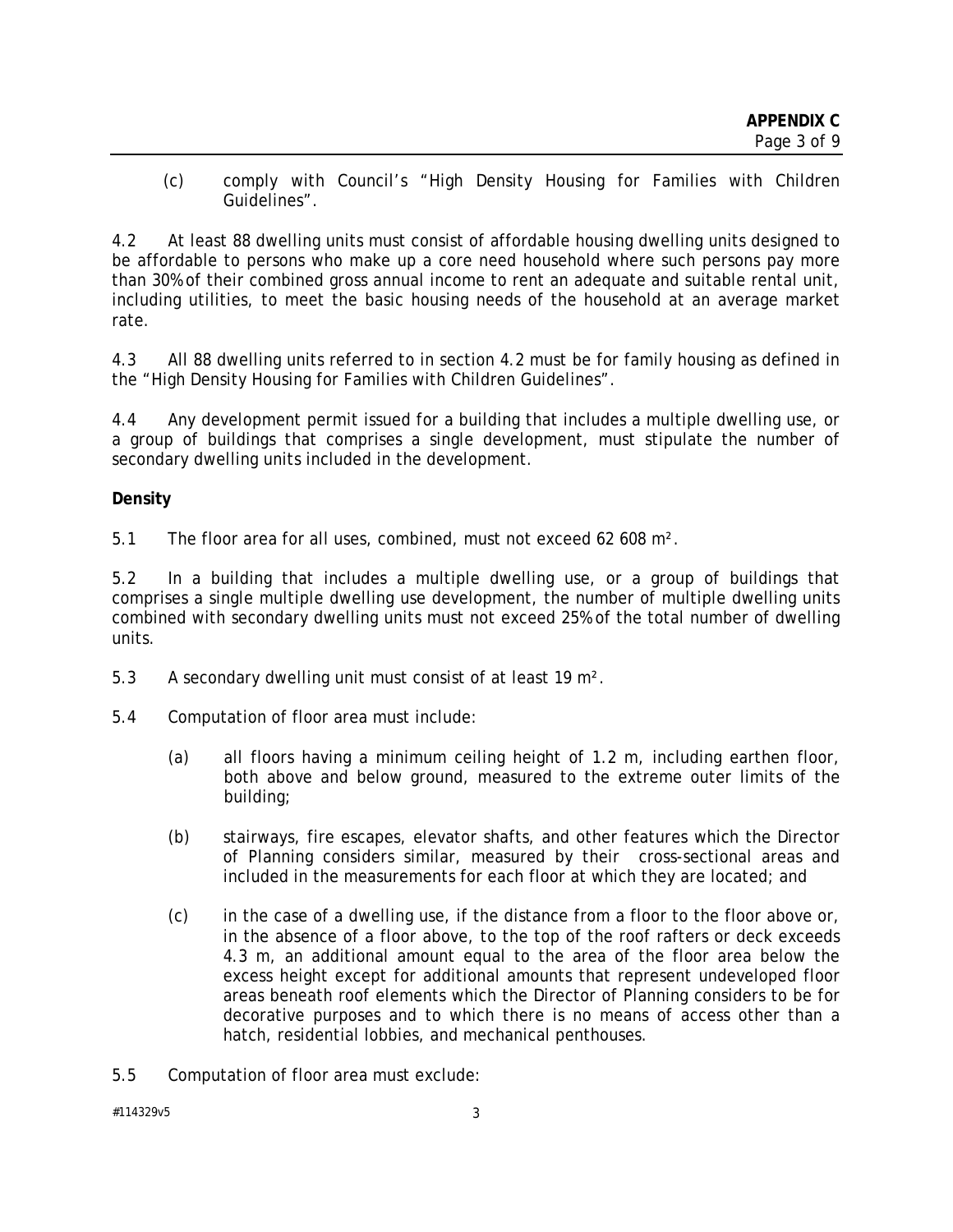- (a) open residential balconies or sundecks, and any other appurtenances which, in the opinion of the Director of Planning, are similar to the foregoing, except that the total area of all exclusions must not exceed 8% of the residential floor area being provided;
- (b) patios and roof gardens, if the Director of Planning first approves the design of sunroofs and walls;
- (c) where floors are used for off-street parking and loading, the taking on or discharging of passengers, bicycle storage, heating and mechanical equipment, or uses which in the opinion of the Director of Planning are similar to the foregoing, those floors or portions thereof so used, which are at or below base surface, except that the maximum exclusion for a parking space must not exceed 7.3 m in length;
- (d) undeveloped floor area located above the highest storey or half-storey with a ceiling height of less than 1.2 m, and to which there is no permanent means of access other than a hatch;
- (e) all residential storage space above or below base surface, except that if the residential storage space above base surface exceeds  $3.7 \text{ m}^2$  for a dwelling unit, there is to be no exclusion for any of the residential storage space above base surface for that unit;
- (f) amenity areas including day care facilities, recreation facilities, and meeting rooms except that the total area excluded must not exceed 3 000 m²; and
- (g) where a Building Envelope Professional as defined in the Building By-law has recommended exterior walls greater than 152 mm in thickness, the area of the walls exceeding 152 mm, but to a maximum exclusion of 406 mm thickness based on an overall wall performance of R15 or greater.

5.6 Computation of floor area may exclude, at the discretion of the Director of Planning or Development Permit Board:

- (a) open residential balconies or sundecks, and any other appurtenances which, in the opinion of the Director of Planning, are similar to the foregoing, if the Director of Planning or Development Permit Board first considers all applicable policies and guidelines adopted by Council, except that:
	- (i) the total area of all open balcony or sundeck exclusions must not exceed 12% of the residential floor area being provided,
	- (ii) the location of the floor area equal to the additional exclusion between 8% and 12% must be primarily at the south or west facades to improve solar shading between the spring and fall equinox,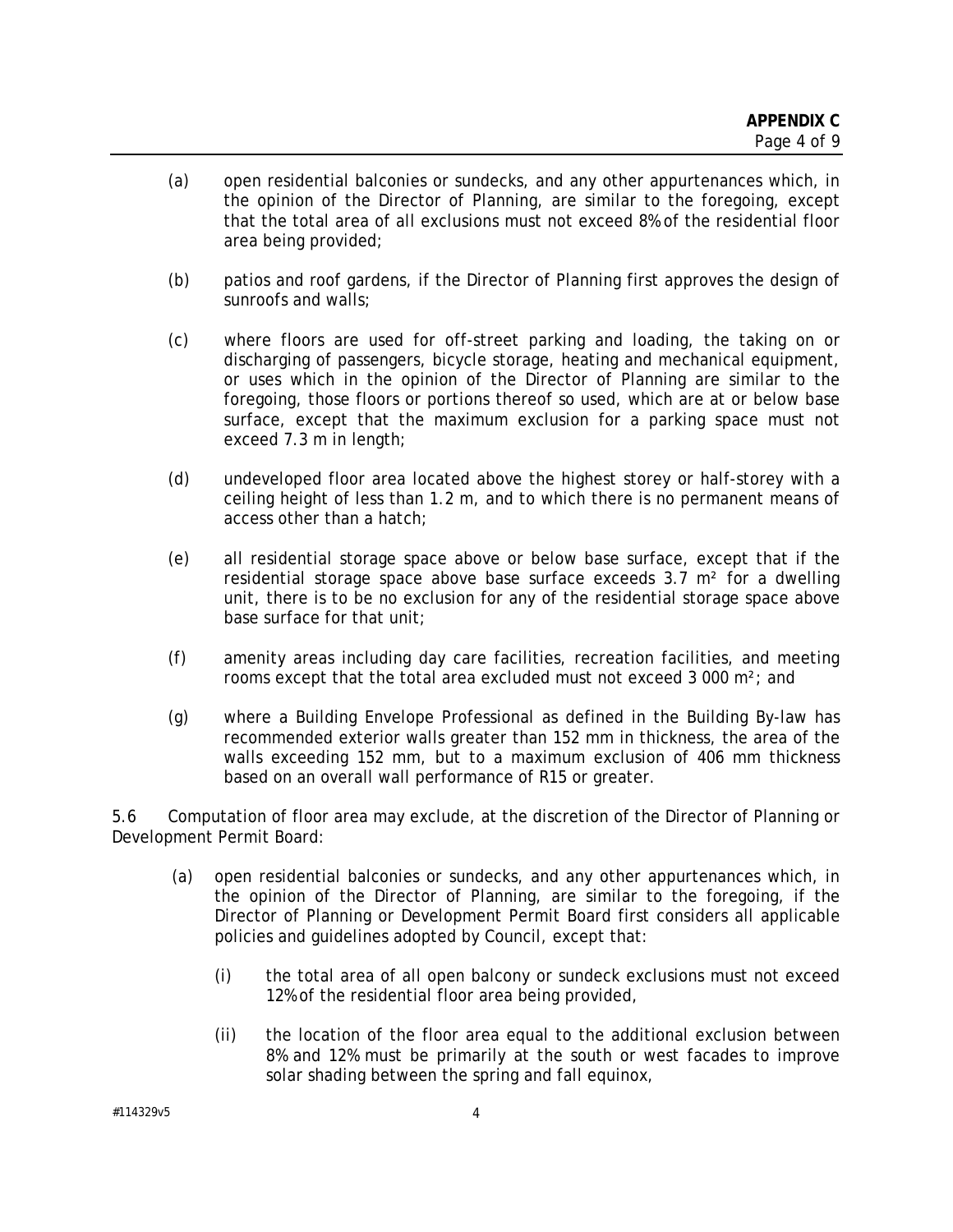- (iii) the location and design of any additional exclusion between 8% and 12% that does not improve solar shading must improve the livability of dwelling units and the usability of associated outdoor spaces, and
- (iv) achieve acceptable urban design within the approved form of development for the site, in the opinion of the Director of Planning;
- (b) enclosed residential balconies if:
	- (i) the Director of Planning or Development Permit Board first considers all applicable policies and guidelines adopted by Council, and approves the design of any balcony enclosure,
	- (ii) the enclosed balconies are part of dwelling units in the first nine storeys that front Marine Way or Boundary Road, and
	- (iii) the total area of enclosed residential balcony exclusion does not exceed 4% of the residential floor area of dwelling units fronting on Marine Way or Boundary Road;
- (c) windows recessed into the building face to a depth of no more than 160 mm, except that the Director of Planning or Development Permit Board may allow a greater depth in cases where it improves building character, energy efficiency, or occupant comfort;
- (d) unenclosed outdoor areas at grade level underneath building overhangs, if:
	- (i) the Director of Planning or Development Permit Board first considers all applicable policies and guidelines adopted by Council and approves the design of any overhangs, and
	- (ii) the area of all overhang exclusions does not exceed 1% of the residential floor area being provided;
- (e) features to reduce solar gain which may be in the form of French balconies, horizontal extensions, solar shades, and other features which, in the opinion of the Director of Planning, are similar to the foregoing if there are no encroachments over the property line;
- (f) cultural, recreational, and institutional uses secured to the city's satisfaction for public use and benefit;
- (g) tool sheds, trellises, and other garden structures which support the use of intensive green roofs and urban agriculture, and, despite section 5.4(b), those portions of stairways and elevator enclosures which are at the roof level providing access to the garden area; and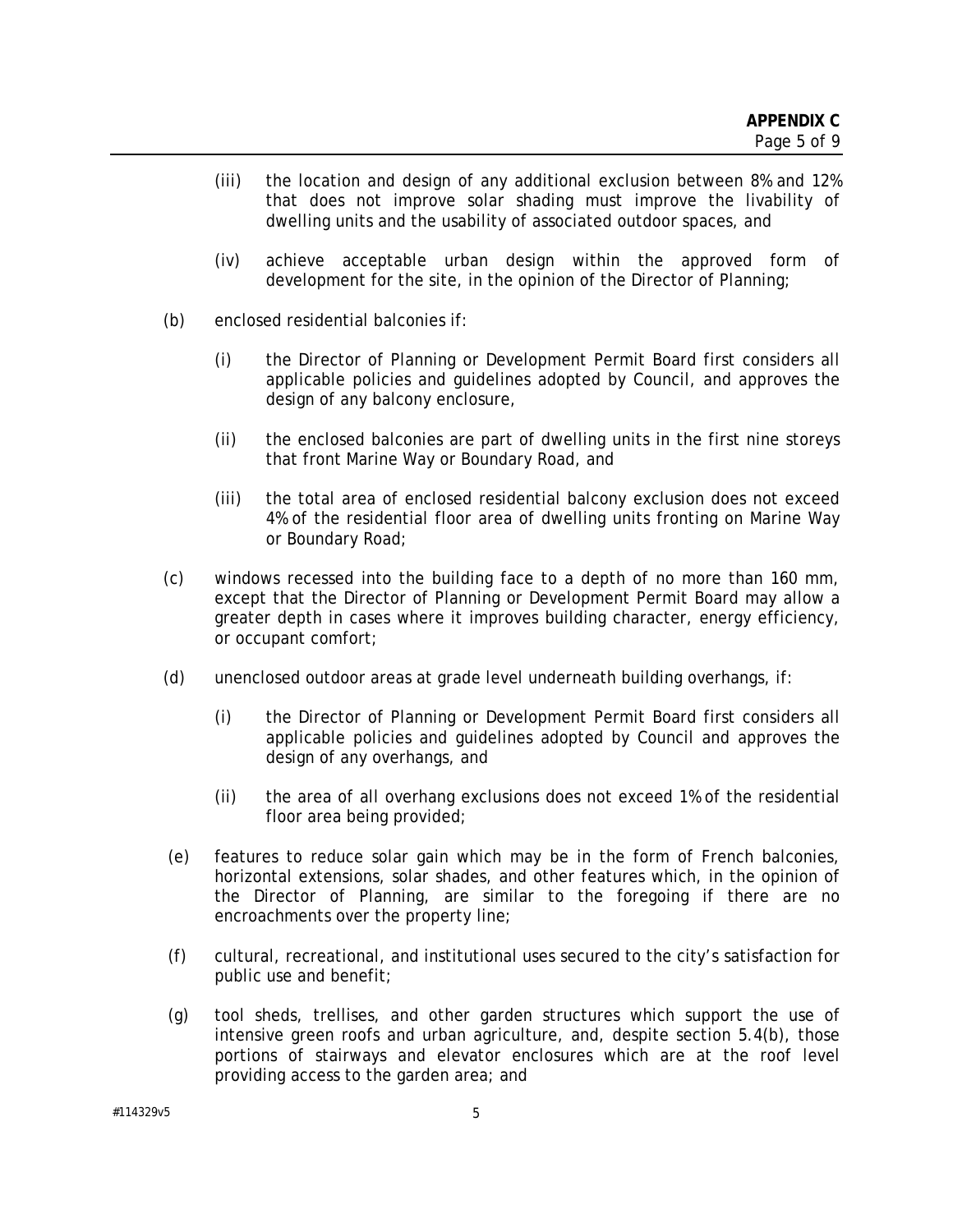- (h) floor space devoted to passive design elements such as larger ventilation shafts, or other elements providing ventilation and light within buildings if:
	- (i) the total area of passive design element exclusions does not exceed 2% of the total floor area of the building, and
	- (ii) urban design within the approved form of development for the site, in the opinion of the Director of Planning, is acceptable.

5.7 The use of floor space excluded under section 5.5 or 5.6 must not include any purpose other than that which justified the exclusion.

### **Building height**

6.1 The building height, measured above base surface, and to the top of the roof slab above the uppermost habitable floor excluding parapet wall, for each development parcel illustrated in Schedule A and referred to in the following table must not exceed either the number of storeys or height in metres set out in the following table:

| Development<br>Parcel | Number of<br>storeys | <b>Maximum building</b><br>heights in metres |
|-----------------------|----------------------|----------------------------------------------|
| 20                    | 16                   | 53.0                                         |
| 21                    | 10                   | 35.0                                         |
| 43                    | 18                   | 61.5                                         |

- 6.2 If the uppermost level of a building:
	- (a) consists of the upper floors of two storey dwelling units;
	- (b) does not exceed 40% of the floor area below it;
	- (c) provides rooftop access to private outdoor space and usable roof area; and
	- (d) meets the intent of the CD-1 design guidelines adopted by Council for it;

then, for the purposes of section 6.1, the uppermost level is not a storey.

6.3 Despite sections 6.1 and 6.2, the Director of Planning or Development Permit Board may permit a greater building height for garden structures such as elevator and stair enclosures, amenity areas, tool sheds, and trellises.

### **Parking, loading, and bicycle spaces**

7. Any development or use of the site requires the provision and maintenance, in accordance with the requirements of, and relaxations, exemptions and mixed use reductions

#### #114329v5 6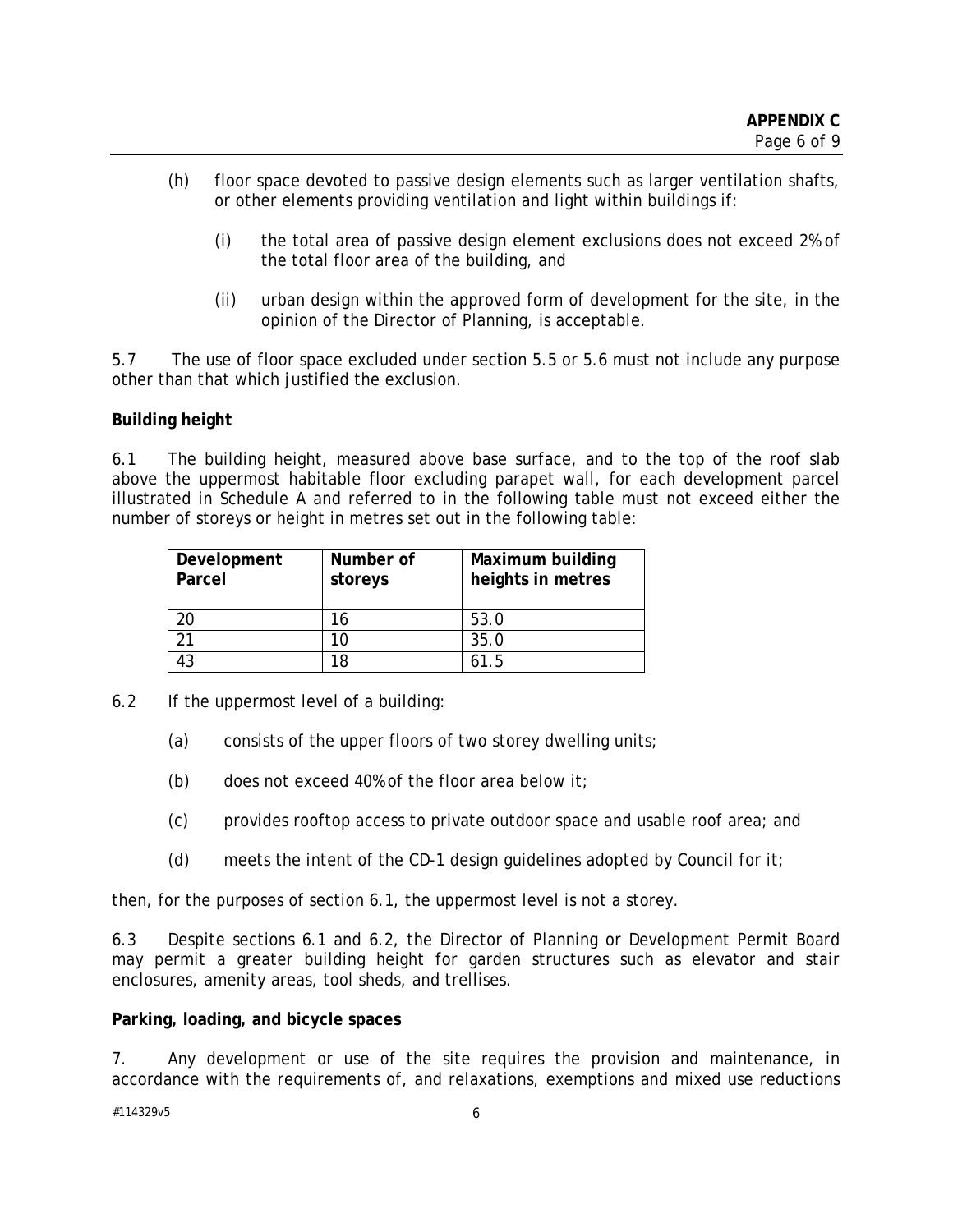in, the Parking By-law, of off-street parking spaces, loading spaces, and bicycle spaces, all as defined under the Parking By-law, except that:

- (a) with respect to multiple dwelling uses:
	- (i) each dwelling unit that consists of less than 112.5 m² of floor area must have at least 1 parking space for each 75  $m^2$  of floor area,
	- (ii) each dwelling unit that consists of 112.5  $m<sup>2</sup>$  or more of floor area must have at least 1.5 parking spaces for each dwelling unit,
	- (iii) each dwelling unit must have at least 0.1 visitor parking spaces,
	- (iv) each dwelling unit that consists of less than 130  $m<sup>2</sup>$  of floor area must have no more than 1 parking space for each 65 m<sup>2</sup> of floor area,
	- (v) each dwelling unit that consists of 130 m² or more of floor area must have no more than 2 parking spaces for each dwelling unit,
	- (vi) each dwelling unit must have no more than 0.2 visitor parking spaces, and
	- (vii) despite clauses (iv) and (v), if the maximum number of parking spaces calculated at a rate of 1 space for each 65 m² of gross floor area results in less than the total number of dwelling units in the building, excluding secondary dwelling units then each dwelling unit must have no more than 1 parking space;
- (b) with respect to affordable housing, each dwelling unit must have:
	- (i) at least 0.4 parking space,
	- (ii) at least 0.1 visitor parking space,
	- (iii) not more than 1 parking space, and
	- (iv) not more than 0.2 visitor parking space.

### **Acoustics**

8. All development permit applications require evidence in the form of a report and recommendations prepared by a person trained in acoustics and current techniques of noise measurement, demonstrating that the noise levels in those portions of dwelling units listed below do not exceed the noise level set opposite such portions. For the purposes of this section, the noise level is the A-weighted 24-hour equivalent (Leq) sound level and is defined simply as noise level in decibels.

#114329v5 7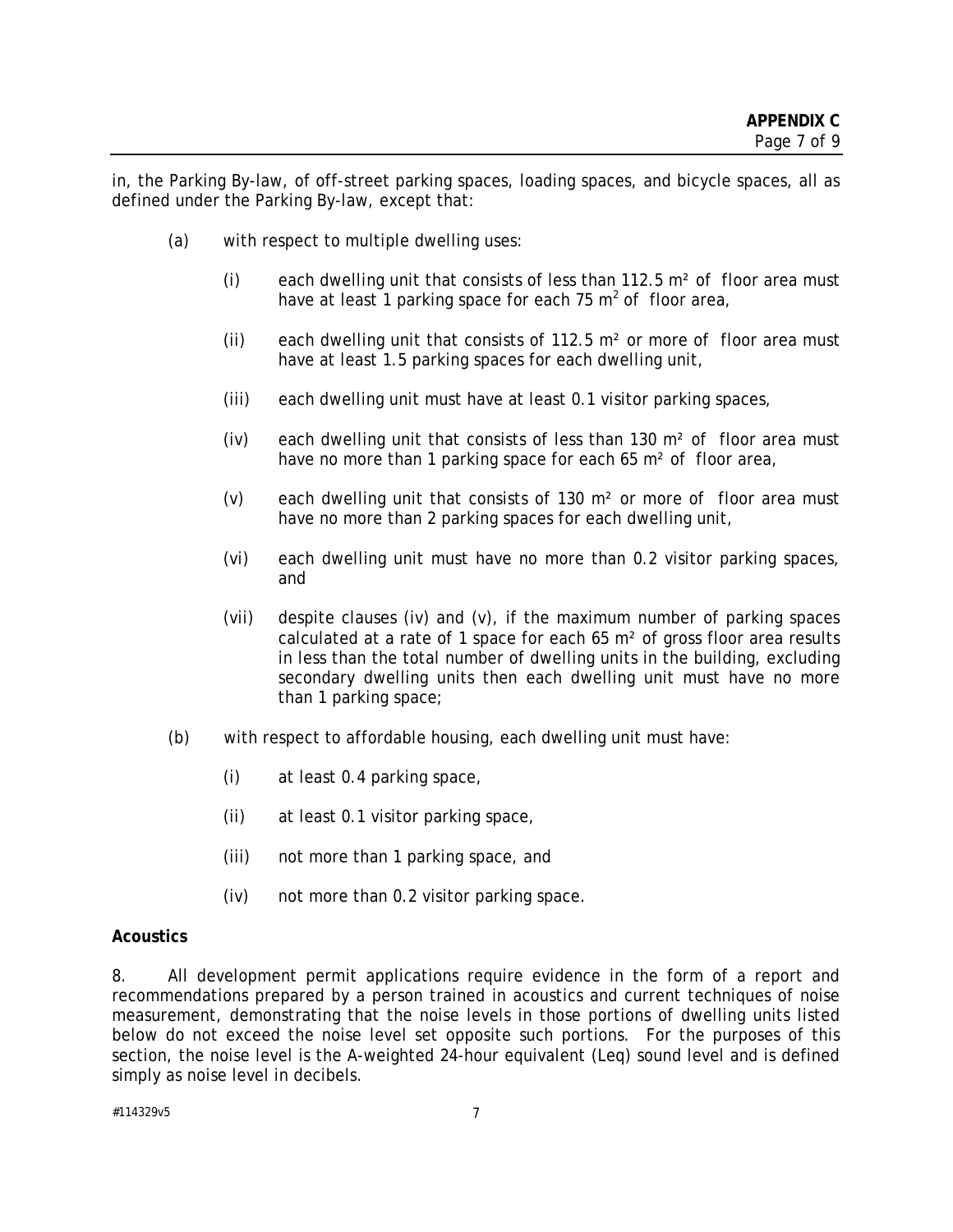| Portions of dwelling units       | Noise levels (Decibels) |
|----------------------------------|-------------------------|
| <b>Bedrooms</b>                  | 35                      |
| Living, dining, recreation rooms | 40                      |
| kitchen, bathrooms, hallways     | 45                      |

## **Severability**

9. A decision by a court that any part of this By-law is illegal, void, or unenforceable severs that part from this By-law, and is not to affect the balance of this By-law.

### **Force and effect**

10. This By-law is to come into force and take effect on the date of its enactment.

ENACTED by Council this day of  $\frac{1}{2008}$ 

Mayor

\_\_\_\_\_\_\_\_\_\_\_\_\_\_\_\_\_\_\_\_\_\_\_\_\_\_\_\_\_\_\_\_\_\_\_\_

\_\_\_\_\_\_\_\_\_\_\_\_\_\_\_\_\_\_\_\_\_\_\_\_\_\_\_\_\_\_\_\_\_\_\_\_

City Clerk